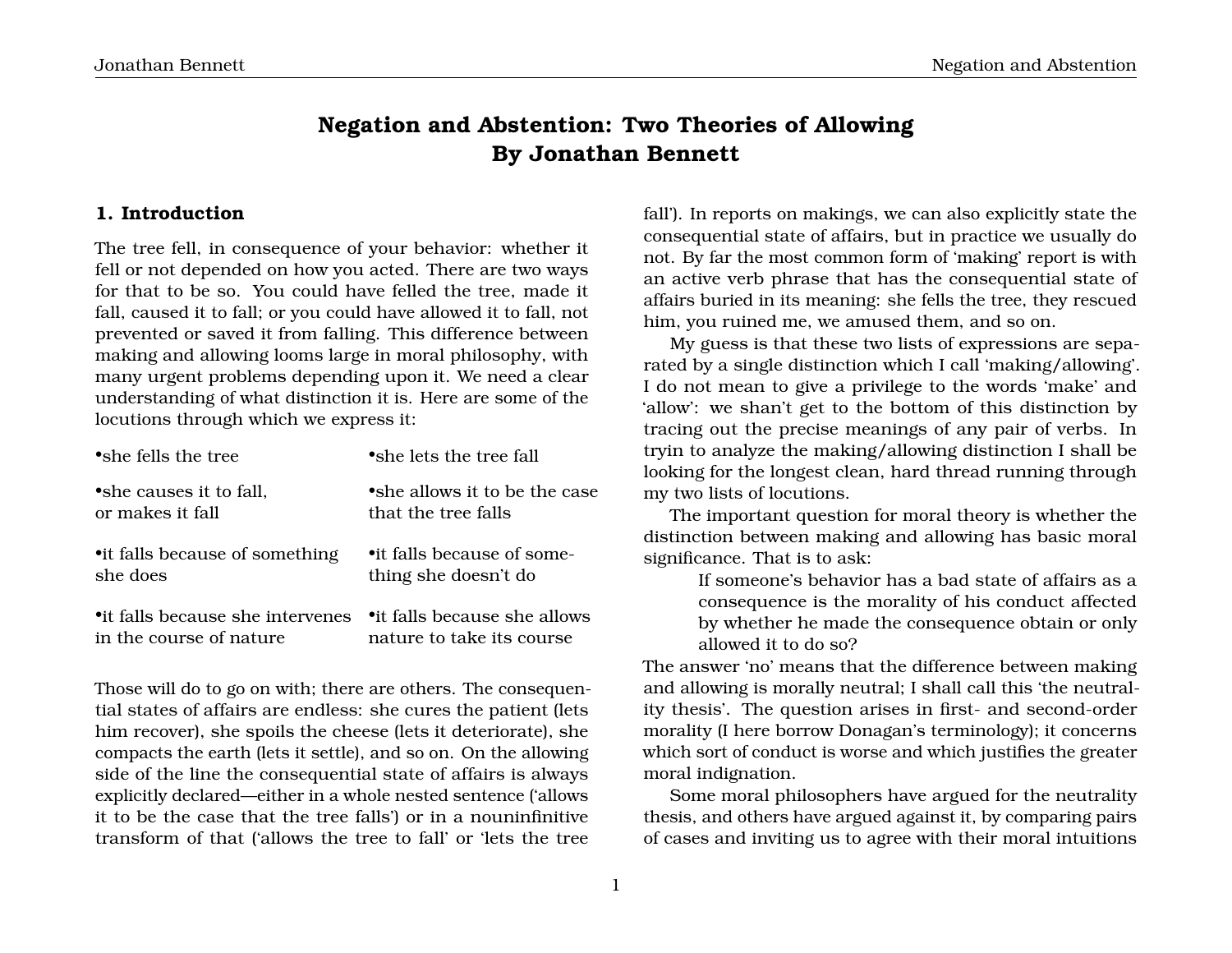Jonathan Bennett Negation and Abstention

about them. There are reasons for doubting whether that approach will get us far,<sup>1</sup> and this paper will concern a different one, namely, trying to get clear about the moral significance of making/allowing by first getting deeply clear about what distinction it is.

Discontent with an analysis which I offered in 1966 triggered a spate of attempts to do better. $<sup>2</sup>$  Two analyses, in</sup> my opinion, show more promise than all the rest. Indeed, the others look best when they are seen as attempts to formulate one of those two. One is my old one, which I do not concede is discredited by the single argument that is always brought against it; the other is an analysis presented in Alan Donagan's *The Theory of Morality*. I shall present and compare Donagan's and my attempts to analyze the making/allowing distinction.

#### **2. Positive/negative**

I need these two short stories, in each of which a vehicle stands on ground that slopes down to a cliff top:

> **Push:** The vehicle stands, unbraked, on the slope; Agent pushes it, and it rolls to its destruction.

> **Stayback:** The vehicle is already rolling; Agent could but does not interpose a rock which could stop it, and the vehicle rolls to its destruction.

In each case we have a person, a time, and a vehicle's smashing at the foot of a cliff. It is uncontroversial that in Push the relevance of conduct to upshot belongs on the left (positive, active-verb, 'making') side of the line, and that in Stayback it belongs on the right (negative, passive, 'allowing')

side. An analysis of making/allowing should at least get these two right and make clear how it does so.

My analysis identifies making/allowing with something I call the positive/negative distinction. This does not distinguish two kinds of action: there are no negative actions. I use 'negative' primarily in the phrase 'negative proposition' and thus also in 'negative fact' (facts are true propositions). In Stayback, for instance, Agent moves his fingers, he makes a daisy chain, he smiles; also, he does not resign his job, he does not stand on his head, he does not interpose the rock; three positive facts about how he behaved and three negative ones.

Given 'positive' and 'negative' as predicates of facts or propositions, we can define the relations 'is positively relevant to' and 'is negatively relevant to' between behavior and upshots. These definitions are the first of the three stages in my analysis. In giving it, I use  $T_1$ ' to name the moment when Agent pushes the vehicle in Push, and the last moment when he could usefully have interposed the rock in Stayback.

**(1)** Suppose we want a full  $T_1$ -dated explanation of the vehicle's fate in Stayback—that is, facts about how the world is at  $T_1$  from which it will follow causally that the vehicle is destroyed at  $T_2$ . Let E be the environmental portion of this material: it is the proposition about Agent's environment that is needed for the causal explanation that we seek. What must we add to E to complete the explanation? That is, what is the weakest proposition A about Agent's conduct at  $T_1$ such that (E & A) causally imply that the vehicle is destroyed at  $T_2$ ? The answer is that we need A = the negative fact that Agent does not interpose the rock. There are positive facts

<sup>1</sup> 1. For discussion, see Jonathan Bennett, 'Positive and Negative Relevance', *American Philosophical Quarterly* 20 (1983): 185–94.

<sup>2</sup> Jonathan Bennett, 'Whatever the Consequences', *Analysis* 26 (1965–66): 83-102. A greatly improved version of the analysis is presented in Jonathan Bennett, 'Killing and Letting Die', lecture 1 (pp. 47–72) in 'Morality and Consequences', in *The Tanner Lectures on Human Values*, ed. S. McMurrin (Salt Lake City: University of Utah Press, 1981), vol. 2, pp. 47–116.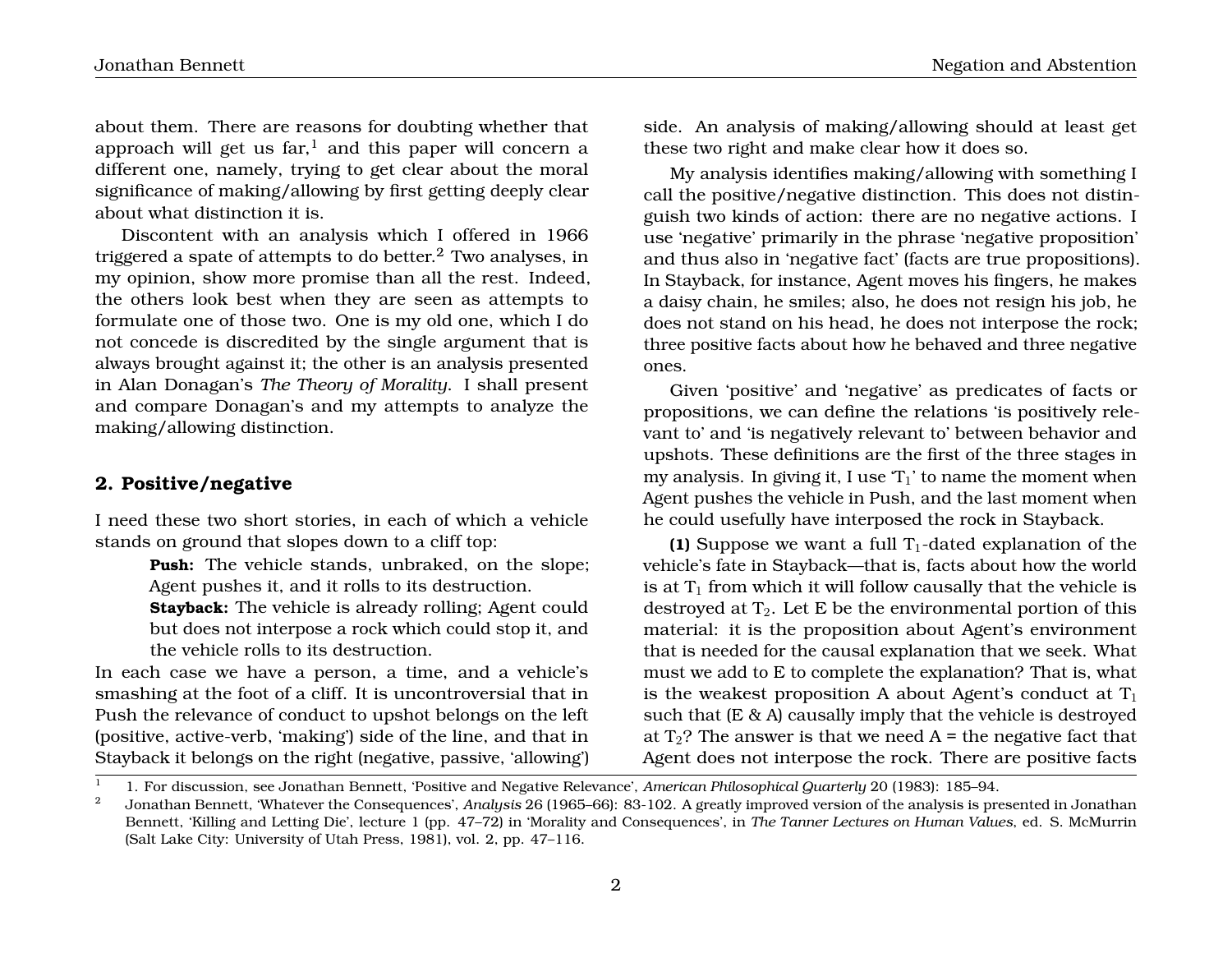about how he behaves at  $T_1$ , but none fits the description 'weakest fact that, when added to E, yields a complete causal explanation of the disaster'. The fact that Agent smiled at  $T_1$ does not yield a complete causal explanation; the fact that he turned and walked away does yield one, but it is not the weakest fact that does so. The negative fact that Agent does not interpose the rock is exactly what is needed: it is just strong enough to complete the explanation.

Now look for a  $T_1$ -dated explanation for the disaster in Push. Here there are countless negative facts about how Agent behaves at  $T_1$ , but none is strong enough to complete the explanation. For that we need the positive fact that he pushes the vehicle hard enough to start it moving.

In short: Agent's behavior in Push is positively relevant to the destruction of the vehicle. That is, the weakest fact about his conduct that suffices to complete a causal explanation of the vehicle's being destroyed is positive. Agent's conduct in Stayback is negatively relevant to the disaster. That is, the weakest fact about the conduct that suffices to complete a causal explanation of the vehicle's being destroyed is negative.

**(2)** What is it for a fact or proposition to be negative? We can call a *sentence* 'negative' if it contains an odd number of negating expressions, but that is not useful. The 'negative *proposition*' problem is hard, and Frege suspected that it cannot be solved. $^3$  I know of only two lines of solution that have been tried: one is due to Chisholm, and I don't accept it because it assumes that a negative proposition, like a negative sentence, contains a negating part and a negated part, and I don't believe this.<sup>4</sup> The other has occurred to philosophers as disparate as Berkeley, Kant, and Ayer; and I

shall work with it.

I shall present it through Venn diagrams. Let all the ways Agent could move at time  $T_1$ —including staying still—be represented by a square. Each point on the square represents a proposition attributing to him some absolutely specific way of moving. A region of the square represents the disjunction of the propositions represented by the points in the region. Start, for example, with the proposition that *He walks fairly slowly northwards*. Take every point proposition—every absolutely specific way of moving—that would make it true that Agent walks fairly slowly northwards; identify the points that represent those; then the region of the square that represents our original proposition is the region that contains just exactly those points.

A line across this square represents a pair of propositions which are complementary within the square. They are not strictly contradictories because each entails the existence of Agent at that time. I offer to define propositional negativeness only with respect to that framework.

I propose this: A proposition about how Agent moves at  $T_1$ is negative if it is fit to be represented by a region that covers nearly the whole of the space of possibilities for him at that time. That is, a proposition and its complement are positive and negative, respectively, if they divide the relevant space extremely unevenly; the highly informative one is positive, and its almost empty complement is negative. This is the idea that is at work in Kant's account of why the judgment 'The soul is non-mortal', which has the positive form 'S is P', is negative in content. Its predicate 'non-mortal' is negative, Kant says, because it picks out only 'the unlimited sphere of non-mortal beings':

<sup>3</sup> Gottlob Frege, 'Negation', in The Philosophical Writings of Gottlob Frege, ed. P. Geach and M. Black (Oxford: Blackwell, 1952), pp. 117–35, at pp. 125–26.

<sup>4</sup> Roderick M. Chisholm, *The First Person* (Minneapolis: University of Minnesota Press, 1981), pp. 124–25.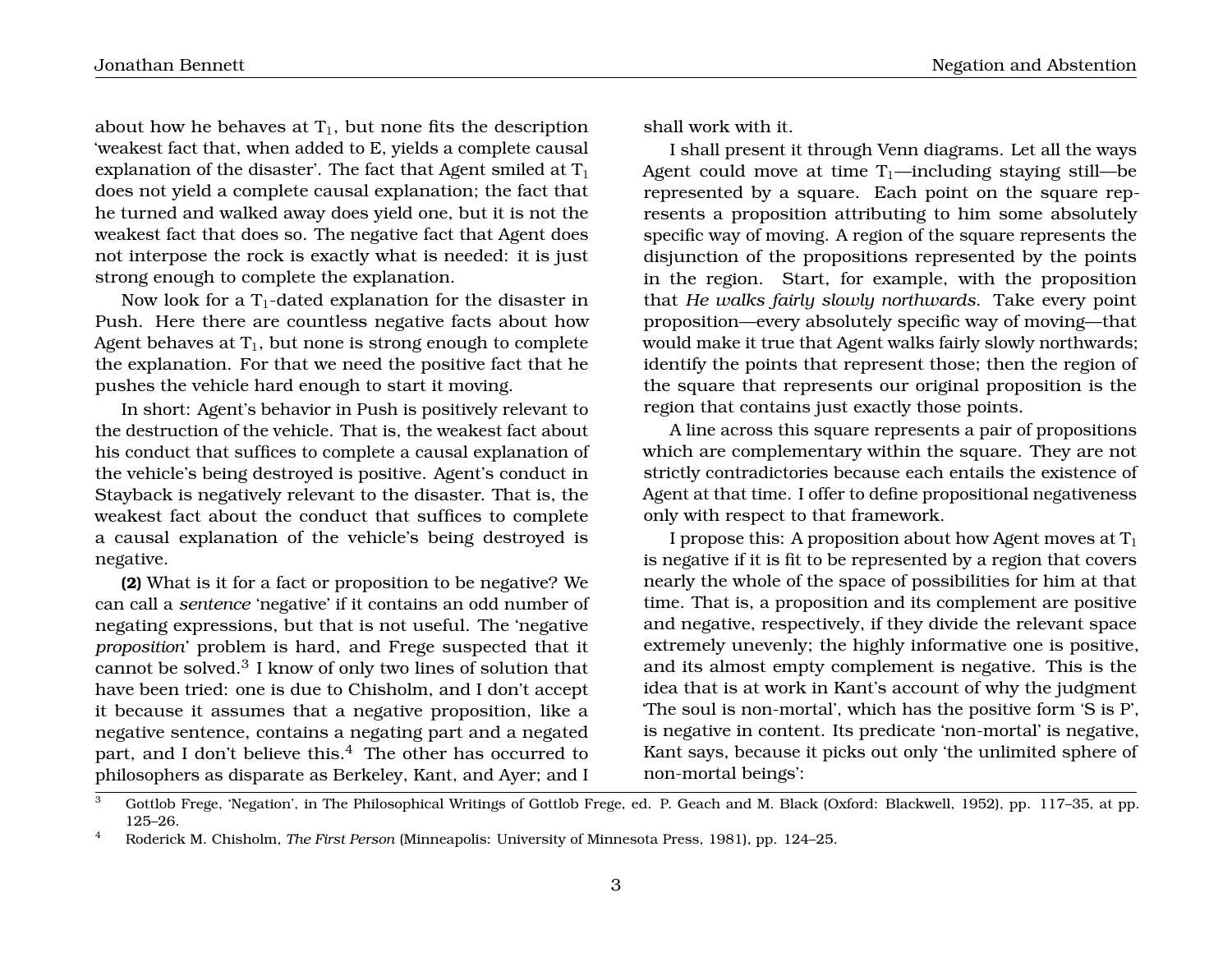'Nothing more is said by [this) proposition than that the soul is one of the infinitely many things which remain when I take away all that is mortal. The infinite sphere of all that is possible is thereby limited only to the extent that the mortal is excluded from it, and that the soul is located in the remaining part of its space. But, even allowing for such exclusion, this space still remains infinite, and several more parts of it may be taken away without the concept of the soul being thereby. . . determined in an affirmative manner.'<sup>5</sup>

This explains the familiar fact that negative commands are in general easier to obey than positive ones, negative plans easier to execute, and negative hopes easier to realize. To obey a positive command or execute a positive plan (become a teacher, go to Sri Lanka), you have to actualize some one of a relatively small range of possibilities, and it may be that each is in some way costly—or that most are and it would be hard to identify any that are not. On the other hand, to execute a negative plan (don't become a teacher, keep out of Sri Lanka), one need only behave in a way that actualizes one of an enormous range of possibilities, a range so large that the odds are that there are easily findable costless ones among them.

# **3. A metric for the possibility space**

We need a metric for the relevant space of possibilities—a basis for saying that one proposition is consistent with more possible states of affairs than another. This is easy when one entails the other, but otherwise it is hard. I need a basis for saying, of two complementary propositions, that they divide up their total space of possibilities unevenly, and for saying which corresponds to the larger subspace. We cannot do this by counting the number of points in each, for there will usually be infinitely many points on each side of the line—for example, infinitely many ways of walking fairly slowly northwards and infinitely many ways of not doing so. Or so it seems. One might stave off this threat of infinity, but I prefer to acknowledge the threat and steer around it.

Here is how. Two propositions about how Agent moves at a particular time are to be accorded the same amount of the possibility space if they are equally specific. This will not work with every determinable, for example, with colors, because for them we have no agreed objective measure of specificity; but we have such measures for space and time, and thus for movement and for specificity of propositions about movement. This puts us in a position to say that a given complementary pair divides the possibilities very unevenly, so that one is positive and the other negative. For example, *He walks northwards* and *He does not walk northwards* are positive and negative, respectively, because the former is much more informative, much more specific, than the latter. The fact that one is and the other is not expressed with help from the word 'not' has nothing to do with it.

I do not claim that any two propositions about how Agent moves at a time can be compared for specificity. If PI describes with great precision the trajectory of his right hand, while P2 gives a somewhat vague account of how he moves his whole body, there is no determinate answer to the question of which is the more specific. However, as I explain how the parts of my analysis fit together, it will be seen that this does not matter.

5 Immanuel Kant. *Critique of Pure Reason* (London: Macmillan, 1929). A 72f = B 97f. See also A. J. Ayer, 'Negation', in his *Philosophical Essays* (London: Macmillan, 1954) pages 36–65.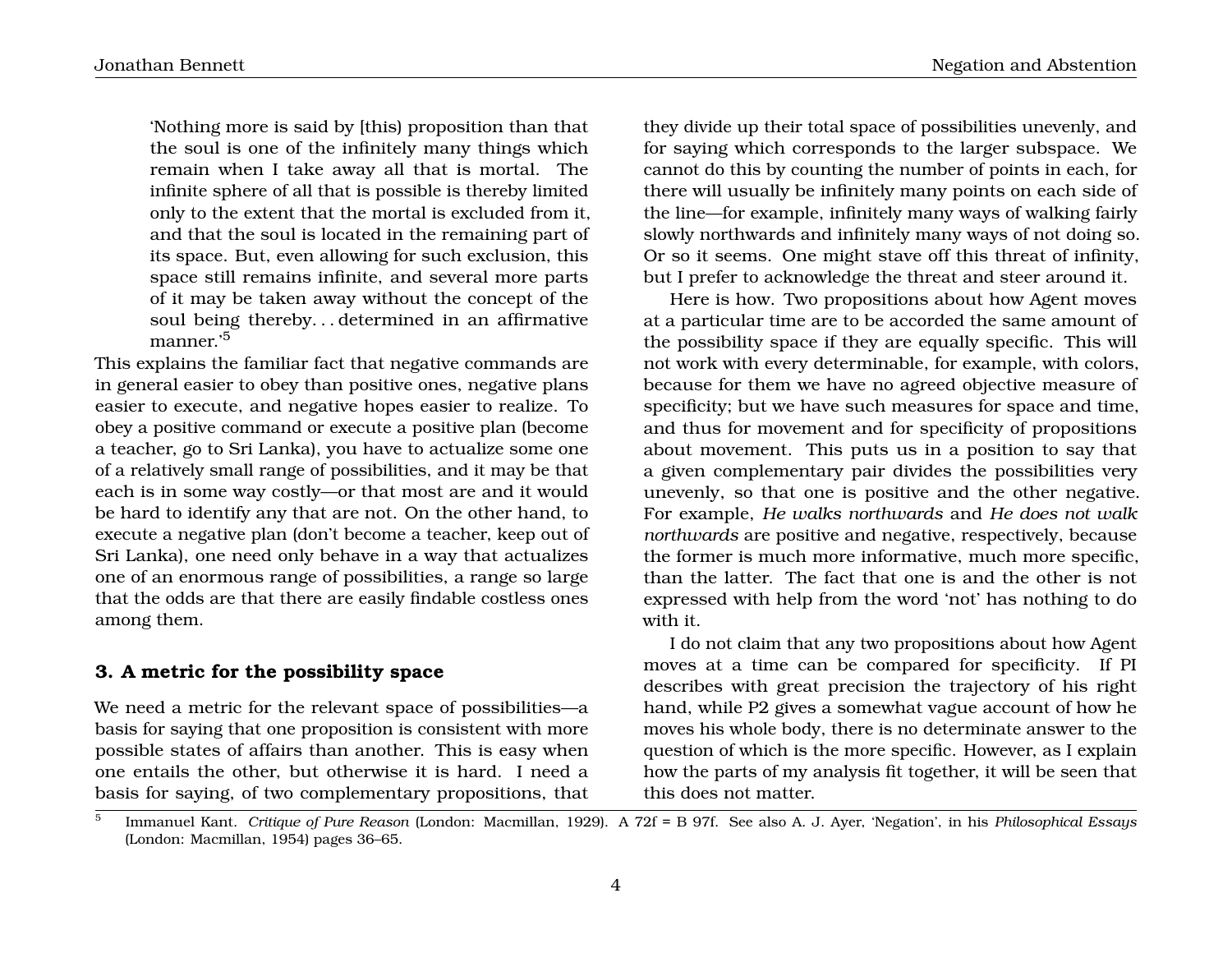If someone's behavior is (in my sense) relevant to upshot U, the space of his possible ways of moving can be divided into those that satisfy:

•If he moved like that, U would obtain,

and those that satisfy:

•If he moved like that, U would not obtain.

The line between these is what I call 'the U-line'. For example, the disaster line through Agent's space of possible conduct has all the vehicle-smashes movements on one side and all the vehicle-survives ones on the other. (For simplicity's sake, I am pretending determinism, so as to get rid of probabilities between 0 and 1.) Now, what makes Agent's conduct positively relevant to the disaster in Push is the fact that the disaster line separating his vehicle-is-destroyed options from his vehicle-survives ones is like that in figure 1.

Figure 1:



That is, of all the ways in which he could have moved, only a tiny proportion were such as to lead to the vehicle's destruction; virtually all would have had its survival as a consequence. In Stayback, on the other hand, Agent's conduct is relevant to the disaster in a negative way, represented by figure 2.

Figure 2:



To see why this is right about Stayback, consider the proposition that Agent interposes the rock, and think about the different physical ways he could have done this: a few dozen pairwise contrary propositions would pretty well cover the possibilities, each identifying one fairly specific sort of movement which would get the rock into the vehicle's path. Thus, Survive in figure 2 can be divided up into a few dozen smaller regions, each representing some kind of push or kick or the like. Now, each of those can be paired off with an 'echo' of it in Destroy—that is, with a proposition which has the same amount of content as it and is indeed very like it except that its truth would not rescue the vehicle. For instance, if Survive contains a proposition attributing to Agent a certain kind of movement with his left foot, let its 'echo' attribute to him a similar movement of that foot but with the direction differing so that the foot misses the rock. In general, for each litde proposition in Survive, let its echo be one whose truth would make it look as though Agent were trying but failing to interpose the rock. (The 'echo' propositions must be pairwise contraries so that their regions don't overlap.) The general idea is given by figure 3.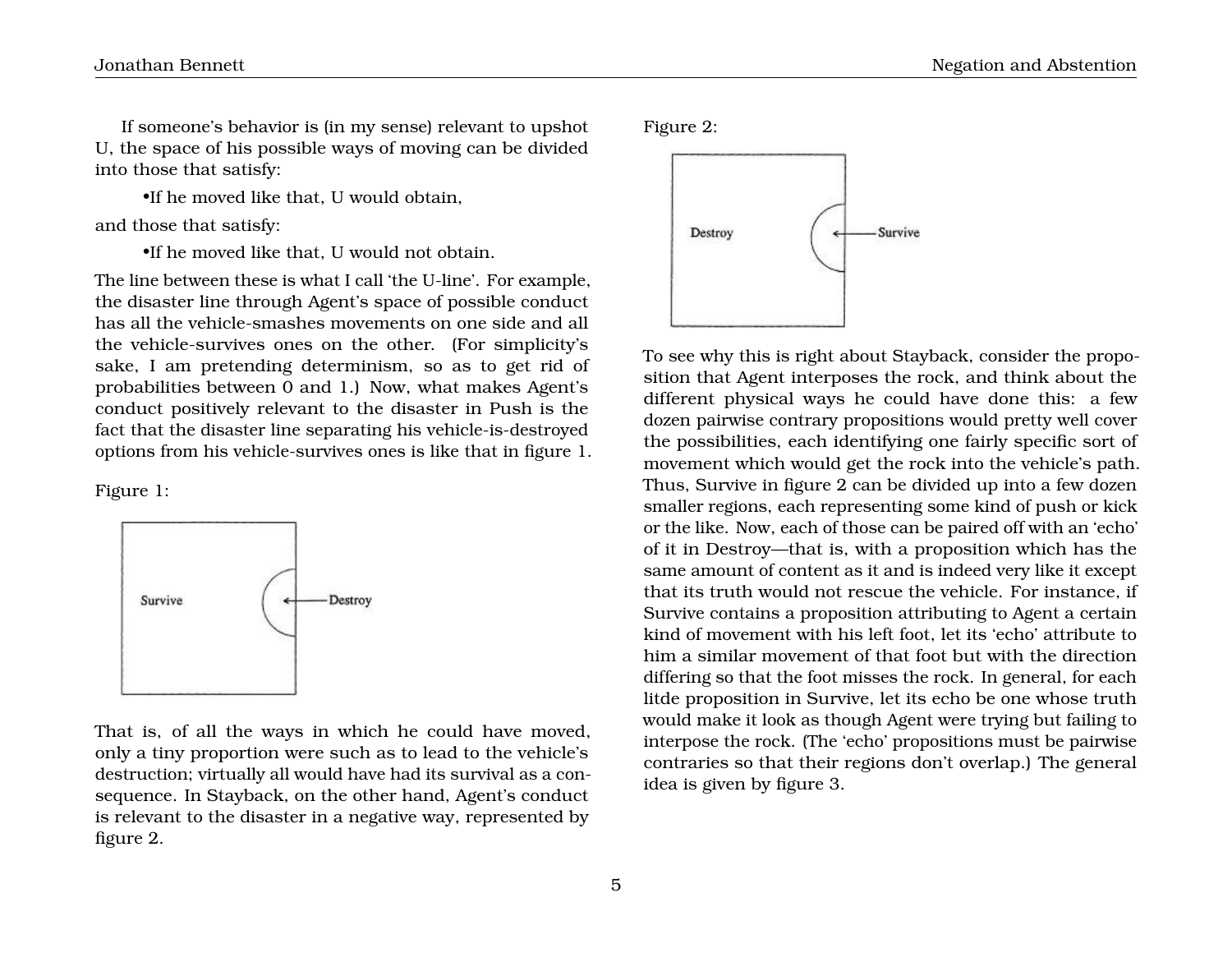Figure 3:



The pockmarks in Destroy represent the echoes. My 'degree of specificity' criterion secures that their combined area is the same as that of Survive; and clearly they take up only a tiny proportion of Destroy. I do not base that on how the circles are drawn, but on considerations of specificity. Each of the little propositions in Survive has many echoes in Destroy; we assign just one echo to each, and all the remaining echoes take up further space in Destroy. That region also contains countless propositions that do not echo anything in Survive—that is, countless ways in which Agent could move without looking as though he was trying to interpose the rock—and millions of those will also be comparable for specificity with the echoes. The result is that, according to my criterion, the space of vehicle-rescuing movements that Agent might have made in Stayback is enormously much smaller than the space of vehicle-is-destroyed movements that he could have made; which is to say that figure 2 is correct for Stayback except that it understates the disparity in size between the two regions. A similar line of thought, *mutatis mutandis*, can be applied to Push and figure 1.

That is why Agent's conduct in Push is positively relevant to the vehicle's being destroyed, and why in Stayback it is negatively relevant to this. In Stayback, the truth of any proposition in Destroy would suffice to complete the causal explanation for the disaster, but relevance is defined in terms of the weakest proposition that would suffice for this; that is the disjunction of all the propositions that would suffice, that is, the proposition represented by the whole of Destroy. I hope it is clear that occurrences of the word 'not' play no part in this line of thought.

#### **4. The immobility objection**

My account implies that *He moves* is negative and that *He does not move* is positive. In the latter claim I have Locke on my side. He was opposed in this by Leibniz but only with a bad argument.<sup>6</sup> The question does not matter enough to discuss here. I call the distinction that I am presenting 'positive/negative', I freely use those words in expounding it, and I think this is reasonable. If not, and that is the only trouble I am in, I shall drop those two words and retain the distinction. What really matters is whether the line I have drawn is plausible as an analysis of the making/allowing distinction which is common property.

The status of *He moves* comes into that question too, but not through a sterile debate about whether it is a negative proposition. To see how, consider the following story:

> Henry is in a sealed room where there is fine metallic dust suspended in the air. If he keeps stock still for two minutes, some dust will settle in such a way as to close a tiny electric circuit which will lead to some notable upshot U. Thus, any movement from Henry,

<sup>6</sup> John Locke, An Essay concerning Human Understanding II.viii.6; G. W. Leibniz, *New Essays on Human Understanding*, trans. and ed. P. Remnant and J. Bennett (Cambridge: Cambridge University Press, 1981), p. 130.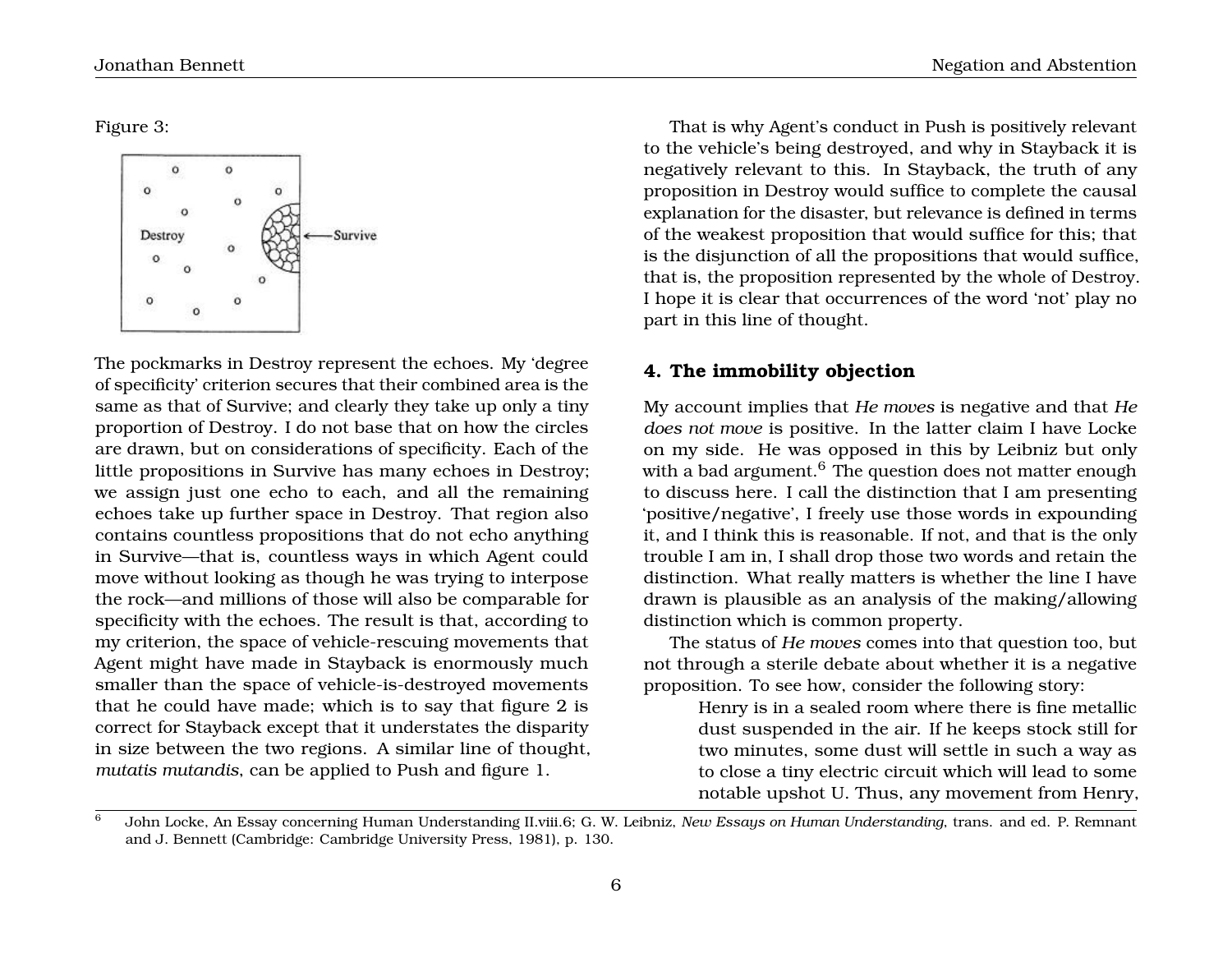and U will not obtain; perfect immobility, and we shall get U.

My analysis says that if Henry keeps still he makes U obtain, whereas if he moves he allows U not to obtain. This story is my version of a kind of example that has repeatedly been brought against my analysis, by people who are sure that in this situation if Henry keeps still the relation of his conduct to the upshot U is of the allowing rather than the making kind—belongs on the right rather than the left of the line we are inquiring into.

I do not dispute that if Henry keeps still he allows the dust to fall; but that is an example of how the detailed meaning of the word 'allow' is a poor guide in our present problem area. It would lead us astray about Henry as it would over the following variant on my vehicle stories:

> **Kick:** In the path of the moving vehicle there is a rock which could bring it to a halt; Agent kicks the rock away, and the vehicle rolls to its destruction.

In Kick the relation of conduct to upshot obviously belongs on the left of the line: this is a positive, active, making. Yet it is proper and normal to say that by kicking the rock away Agent *allows* the vehicle to roll on down the slope. In our present context, the niceties of the meaning of 'allow' are an *ignis fatuus*.

If that is not what lies behind the immobility objection, then what does? What else would make people so sure that if Henry keeps still his conduct relates to upshot U in a right-of-the-line or allowing way? Here is a guess about that. In most actual situations, relative to most values of U, immobility would belong on the roomy side of the U line. When in Stayback Agent does not interpose the rock, he may do something else instead, but his staying still would have had the same effect on the vehicle's fate. It takes work to rig up a situation where stillness is almost the only route to

some interesting upshot. Perhaps that is why, when people confront a result that is produced by Agent's immobility, they immediately and invalidly infer that this is a case of allowing.

To evoke intuitions on my side, suppose that it is almost impossible for Henry to be still for long, and he sweats and strains to do so because he wants U to obtain. If he succeeds, doesn't this feel like a 'making'? If he fails—gives up trying because the effort is too great, relaxes, and lets his body shift a little—doesn't that feel like an 'allowing'?

'What would it take for you to accept defeat?' someone asked me once. He could have continued like this: 'Hardly anybody agrees with you that if Henry keeps still he makes U obtain; you can try to talk them around, but even if you succeed that will be by changing how people think about making and allowing. Considered as an analysis of the making/allowing distinction that we actually have, yours is wrong. It would be more graceful if you were to admit it.' This deserves an answer.

How people use the words 'make' and 'allow' is a pointer to my concerns, but it does not define them. Let us distinguish three ways things might stand. **(1)** The ordinary uses of 'make' and 'allow', and of the other expressions in the two lists at the start of this paper, reflect an underlying jumble with no systematic core. **(2)** People use those locutions to express a single clean, systematic distinction, and I have failed to describe it. **(3)** In their uses of the locutions in question, people are guided by a clean, deep concept, but only imperfectly, because they sometimes drift away from it and use the terminology of making/allowing in ways that have no solid conceptual support.

If **(1)** is true, then there is no such thing as 'the making/allowing distinction', and my project is doomed. I cannot prove that this is wrong, but it is implausible, and I have seen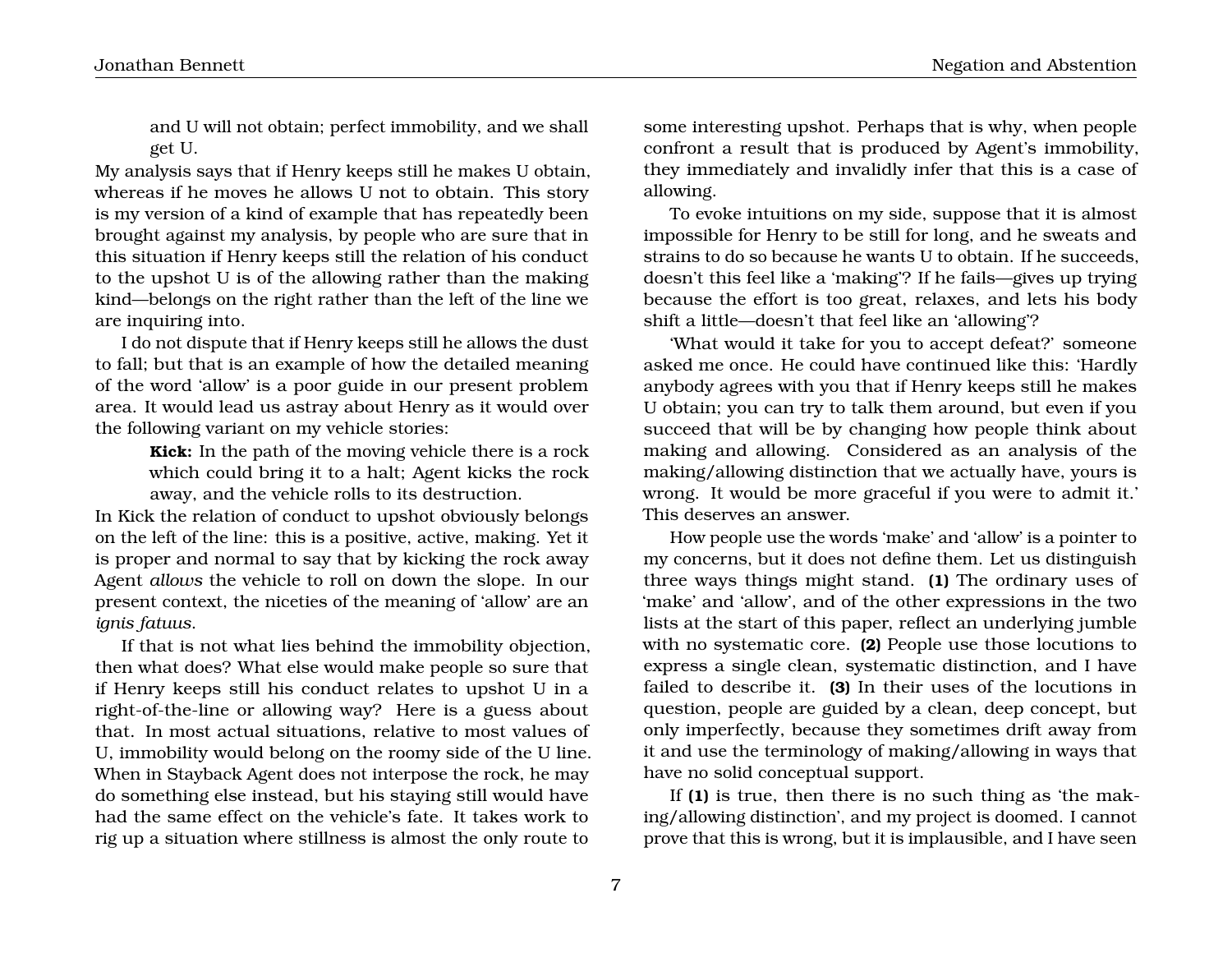no strong case for it. The friends of the immobility objection do not say 'You purport to describe a distinction that doesn't exist'; rather, they hold that the distinction exists and that I have misdescribed it. That is to assert **(2)**. I cannot prove that it is wrong either, but I have seen no convincing evidence that it is right: an intuition that goes against my analysis is not the same as a rival to it. Of the rivals that have been produced, by far the most considerable is Donagan's, which I shall discuss shortly. It conspicuously does not make a big issue of immobility as such, so that it sides with me rather than with those who bring the immobility objection. I conclude that the facts fit best with **(3)**: our thought and talk about how conduct relates to its upshots do reflect a decently grounded making/allowing distinction, from which we sometimes drift away. It is in that spirit that I stand my ground in face of dissent about the case of Henry.

#### **5. Doubts about the metric**

If my analysis is wrong in some matter of detail, I think I know what that must be. The use of 'negative fact' to define 'negatively relevant' seems secure, as does the explanation of negativeness of facts or propositions in terms of an uneven division of a possibility space. My way of measuring that space is vulnerable, however: I could be using the wrong ruler.

Of two ways of criticizing it, the more radical says that 'degree of specificity' has no place in this story. Alternatives to it suggest themselves. One is that the amount of space a proposition occupies is inversely proportional to its probability; another—better looking—would make it inversely proportional to how difficult it would be to make that proposition true. I have not been able to make either of those work out satisfactorily.

The truth may involve a mixture of metrics. When we classify facts about behavior as positive or negative, we may be steering by something that involves specificity and probability and difficulty, and who knows what else. Or perhaps no one metric is right, and we carve up the space varyingly according to context. If that is so, it might be that the making/allowing distinction has moral significance sometimes but not always. All of this is idle speculation at this point; I cannot find any way of making it real.

The less radical criticism allows that specificity is crucial but rejects the framework within which I use it. It may seem perverse to define the metric for a space of possible ways of behaving in terms of propositions about ways of moving. That is indeed a defect, because an item of behavior might basically or intrinsically consist not in moving but rather in directing one's thought in a certain way. In practice this matters little, because such nonmovement behavior plays such a small part in our lives; but this gap in the account is theoretically bad; and I do not know how to fill it.

My metric does cover all the rest of human behavior, but not in the terms that interest us: it attends to hand gestures, arm swings, foot shoves, and vibrations of the larynx rather than to kinds of behavior that make up the stuff of the moral life: giving up, betraying him, keeping the faith with her, sharing, hoarding, and so on. These, I repeat, are all covered. To say that he kept the faith with her is to attribute a certain relational property to how he moved; similarly with 'He gave up the project' and 'She shared her food with them' and all the rest. Still, it's a suspicious fact about the metric that it does not use any of the relational concepts that give importance to human conduct.

There may be a good deal hanging on this. The positive/negative distinction that I have defined obviously has no basic moral significance: if someone moves in a way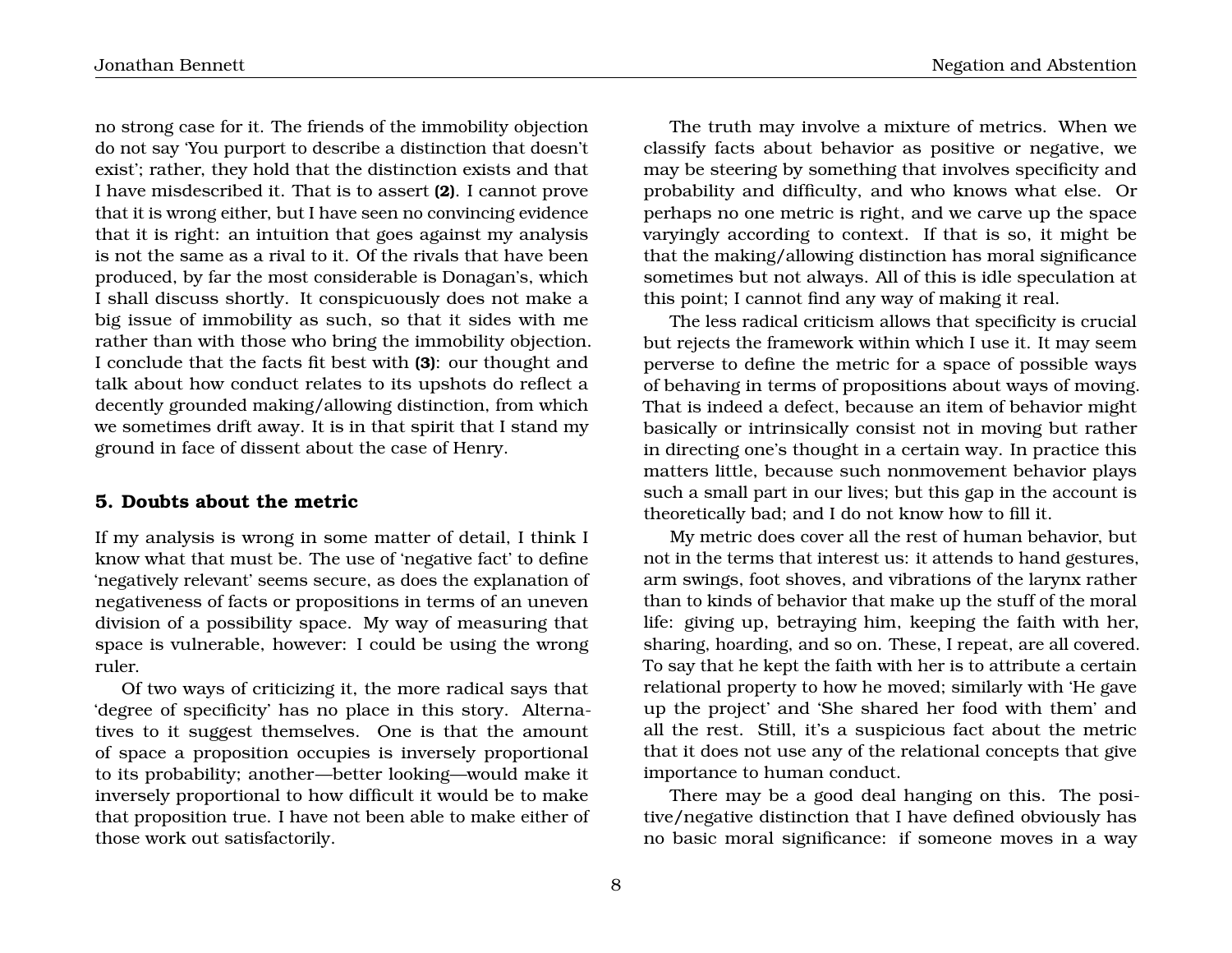that causes or makes probable some bad upshot, the moral status of his conduct obviously cannot depend on how many other movements by him would have done the same. The obviousness of that, though, depends on the metric I have chosen; if we switched to a different way of measuring the possibility space, the claim might be less compelling.

There are various loose, intuitive ways of revising the metric. Consider these three stories:

> **Suit:** An African village is in need. I launch a lawsuit that deprives. them of a thousand dollars they would otherwise have had.

> **Cancel:** Same village, same everything, but this time I learn that my accountant thinks he is supposed to sign away a thousand of my dollars to the village, and I tell him not to.

> **Nohelp:** Same village, etc. This time I could but do not give the villagers a thousand dollars.

My positive/negative line has Suit and Cancel on the left and Nohelp on the right. One might hope for a distinction that would put Suit on the left and bracket Cancel with Nohelp on the right: Cancel and Nohelp, one might think, are just two ways of not giving money to the village, and it does not matter that one does and the other does not require a fairly specific kind of movement. This presupposes a possibility space that represents not ways I could move but rather things I could do with my money, with these (perhaps) dividing into such equal-sized kinds as investing it in bonds, giving it to my children, spending it on a swimming pool for myself, and giving it to that African village. That sounds natural, but it is tailored to fit this trio of cases; it is no use until we can generalize it, and I cannot see how to do that.

That brings me to the end of what I have to say about the positive/negative distinction, except in comparing it with Donagan's distinction, to which I now turn.

#### **6. Agency and 'the course of nature'**

A person's agency can relate to a state of affairs in any of three ways. *Quiescence*: Agency is not involved. Her head moved because a brick hit it. *Intervention*: The person exercises her agency so as to make a difference to what happens. Her head moved because she nodded. *Abstention*: The person exercises her agency so as to make no difference to what happens. Her head moved because, feeling the onset of a suppressible sneeze, she decided to let it happen.

These can be described using Donagan's phrase 'the course of nature'. In the first there is no agency, so the course of nature is followed. In the second, agency makes a difference, so the course of nature is not followed. In the third, the person exercises her agency in such a way that the course of nature is followed. Underlying all this is the principle:

> A train of events occurs in the course of nature if (and only if) it would have occurred if human agency had not been at work.

So the course of nature may be followed because of the person's quiescence or her abstention (from intervening). Here is part of what Donagan says about all this:

> Should she be deprived of all power of action, the situation, including her own bodily and mental states, would change according to the laws of nature. Her deeds as an agent are either interventions in that natural process or abstentions from interventions. When she intervenes, she [causes] whatever would not have occurred had she abstained; and when she abstains, [she allows] to happen whatever would not have happened had she intervened. Hence, from the point of view of action, the situation is conceived as passive, and the agent, qua agent, as external to it.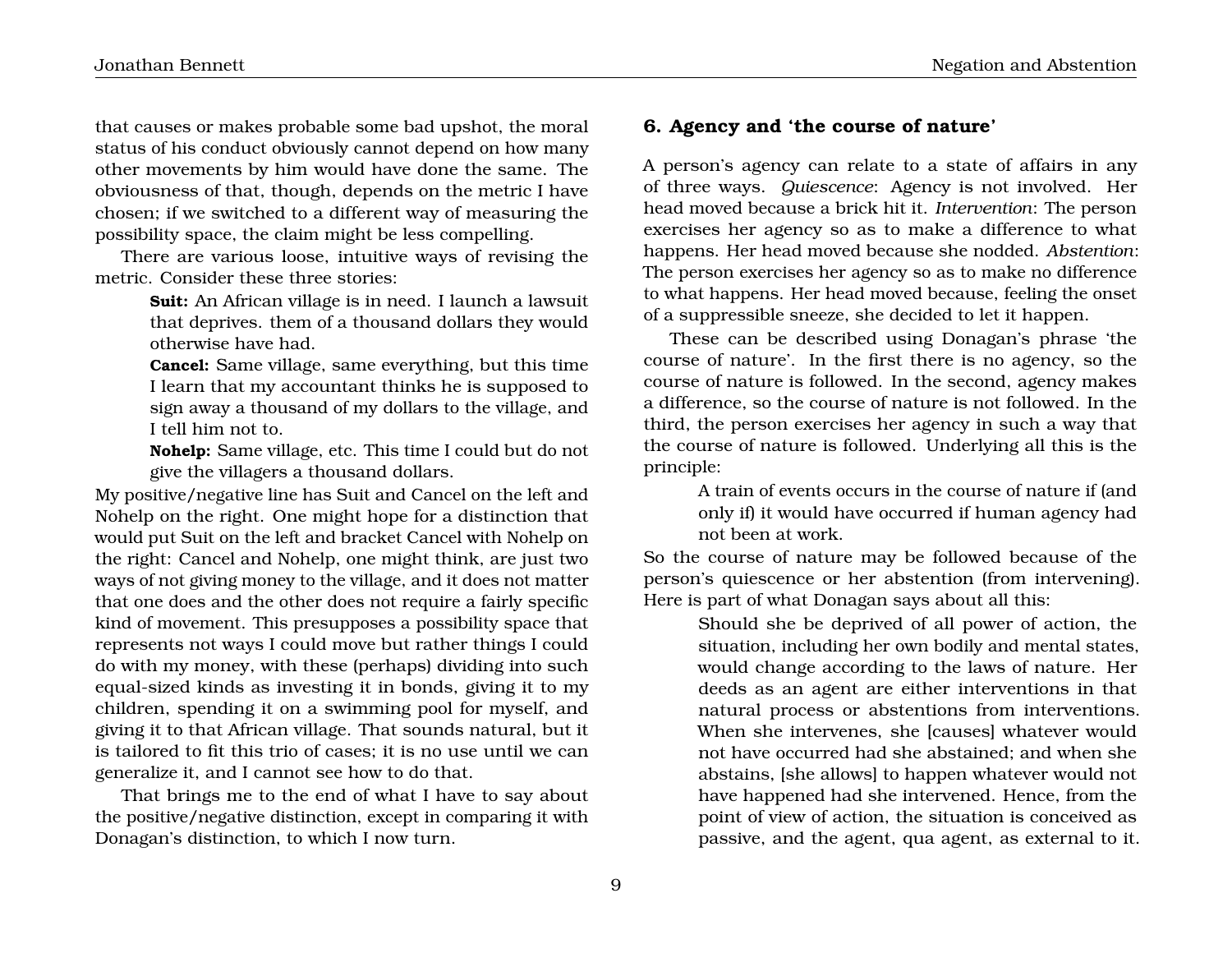She is like a deus ex machina whose interventions make a difference to what otherwise would naturally come about without them.<sup>7</sup>

There are some signs that Donagan regarded human agency as unnatural, for example, as able to defeat the laws of nature. Few of us would accept that, and perhaps Donagan didn't either: I choose to interpret him not as advancing any substantive thesis about some kind of antithesis between agency and nature but, rather, as defining 'the course of nature' or 'what naturally happens' as something like 'what happens independently of human agency'.

Independently of all human agency? If we say that what happens in the course of nature is what comes about without any human agency anywhere in its causal history, we shall have a basis for a possible moral idea, namely, piety about what is 'natural' in this strong sense—the world untouched by man. We would have to soften it, perhaps turning it into a matter of degree, because most significant aspects of our planet already bear the marks of human intervention. I shan't follow this up here; it is not a promising approach.

We'll do better if we attend to human agency during a certain interval, and it is easy to see what one it should be. We are relating behavior to an upshot, so we should attend to human agency during the interval bounded by that conduct and that upshot. So the 'course of nature', relative to a given conduct-upshot pair, is what comes about unaffected by agency during that interval.

Whose agency? That of the person whose conduct is in question, of course; but what about others? Suppose that you start a fire and that I could have stopped you. Clearly I did not make the fire start. Donagan says that I did not allow it to start either, because it didn't come about in the course of nature (pp. 50–51). For him, the course of nature is what is unaffected by any human agency during the conduct-to-upshot interval.

For a reason that I do not have space for here, it is not absurd or arbitrary to handle 'allowing' in this way; but I shan't follow Donagan in it, because it runs together two questions that are better taken separately:

- **(i)** U comes about through my intervening, or U would have happened even if I had abstained. Does it morally matter which?
- **(ii)** When U comes about because I do not intervene and stop it, it does so either through someone else's intervention or through processes not involving agency. Does it morally matter which?

I am inclined to answer no and no; Donagan, I think, would answer yes and yes. The questions are different, though, and it is better not to run them together as Donagan does. His answer to **(i)** is 'Yes: if U came about because you intervened, it is not something you allowed to happen.' His answer to **(ii)** is 'Yes: if U came about through the agency of someone else, it is not something you allowed to happen.' It is better to address these questions separately, not letting 'allow' suggest that they have something real in common.

I therefore choose to understand Donagan's distinction like this: What happens in the course of nature relative to Agent is what would have happened if he had not intervened. When I speak of 'Donagan's distinction', I always mean this one that I have developed out of his materials.

Donagan sometimes seems to imply that what you allow to happen is what happens because you abstain from intervening in the course of nature (p. 50). That cannot be right, because we allow countless things to happen

<sup>7</sup> Alan Donagan, *The Theory of Morality* (Chicago: University of Chicago Press, pages 42–43, lightly edited.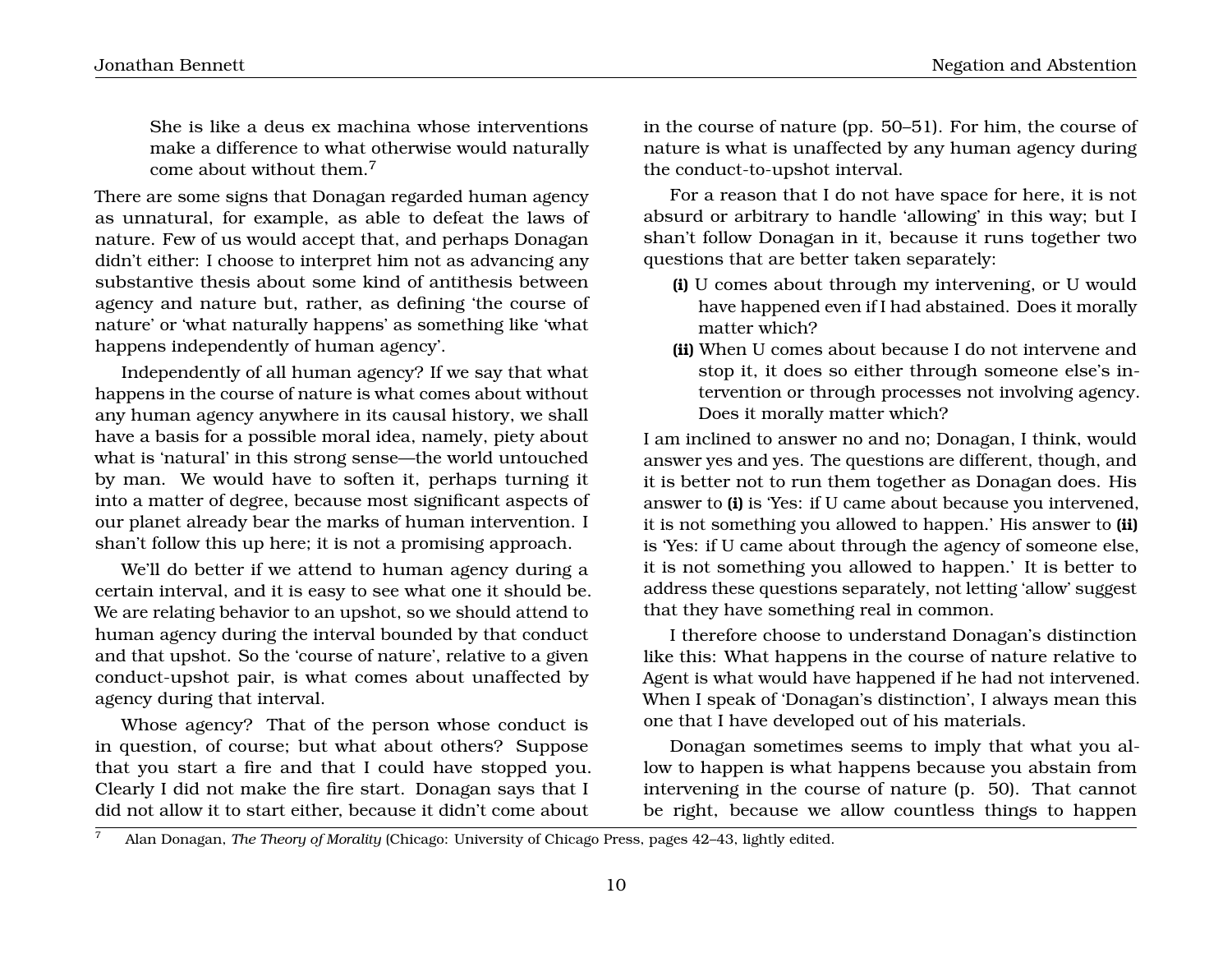whereas abstaining from intervening is a strange and rare performance: exercising one's agency so that the rest of the world runs just as it would have done if one had been asleep or on autopilot. In Stayback, for example, where Agent allows the vehicle to go over the cliff, he is probably shuffling his feet or waving his arms or making a daisy chain or somehow intervening in the course of nature.

Donagan presumably made that mistake because he slid into thinking that the crucial question is a monadic one about the nature of the person's conduct: Did he abstain from intervening in the course of nature? Really, it is a dyadic one about how the conduct relates to a specific upshot: Would U have come about if he had abstained from intervening in the course of nature? That points us to the best way to understand the analysis. A person allows U to obtain if (i) the person could have behaved so that U didn't obtain and (ii) U would have obtained if the person had abstained, which will be true just in case U would have obtained if the person's agency had not been exercised at all. The analysis, in short, divides the consequences of a person's behavior according to whether they came about because of some difference that the person's agency made to the course of events. This involves counterfactuals about what would have happened if the person's agency had not been at work, and these are sometimes problematic: some problems beset virtually all counterfactuals, and others come from our imperfect grasp of the concept of agency. Still, we can apply Donagan's active/passive distinction (as I call it) in enough cases to be able to assess it and compare it with my positive/negative one.

#### **7. How far do the two distinctions coincide?**

Construct again the possibility space for Agent at T, and draw the U line through it, dividing it into the U region, each of whose points satisfies this:

•If he had behaved in that way, U *would* have ensued, and the non-U region, each of whose points satisfies this:

•If he had behaved in that way, U *would not* have ensued.

My positive/negative distinction asks: Is the U region vastly larger than the non-U one? Donagan's asks instead: Does the U region contain the abstention point? That is to ask: Would U have ensued even if Agent had abstained from intervening in the course of nature?

So there is a single structure, with one question being asked about it by the positive/negative distinction and another by Donagan's active/ passive distinction. Different as they are, however, the questions usually have the same answer because it is usually the case that if U would have occurred even if the person's agency had not been exercised, then also whatever the person did (with a few exceptions), U would have occurred, and vice versa. Still, it isn't hard to devise cases where the two come apart, and I shall present some shortly, starting with cases that involve the vexed matter of immobility.

Donagan's active/passive distinction makes no more of immobility or unchangingness than mine does. In most possibility spaces, relative to most upshots, the immobility point will be in the region that contains the abstention point, and thus also in the larger of the two regions; which is 'why, inmost cases where U would have ensued if the person had remained still, his conduct's relevance to U will be on the right of Donagan's line and of mine. But neither line employs the concept of stasis: neither asks what would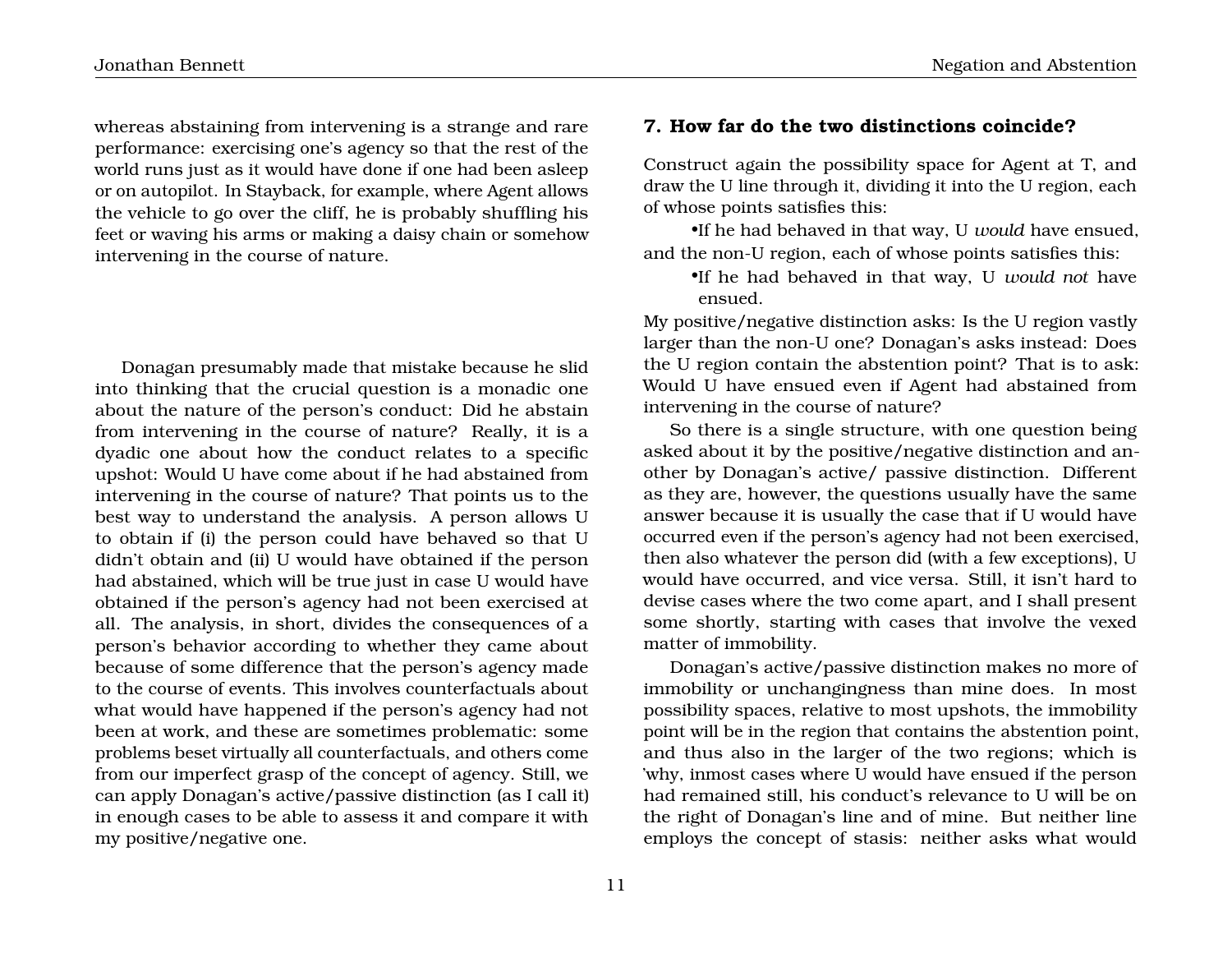have happened if the person had remained still. Donagan is explicit about this. In the natural course of events, he says in the passage I quoted early in section 6 above, the person's 'bodily and mental states change according to the laws of nature'—and the changes could include movements. Thus, two considerable analytic treatments of our topic are silent about immobility. If they are both wrong, and immobility deserves a special emphasis, I would like to hear the reasons for this.

We encountered the immobility objection in a case where U will occur if Henry moves and not otherwise. Now consider two ways the story could unfold:

- **(i)** Henry sits completely still, *slack and comfortable*; U ensues and would not have done so if Henry had moved.
- **(ii)** Henry sits completely still, *heroically enduring a terrible itch*; U ensues and would not have done so if Henry had moved.

The positive/negative distinction ignores the emphasized phrases and classifies Henry's conduct as positively relevant to U both times. But if Henry's itch means that in the course of nature he would move, so that his stillness is an intervention, then Donagan's analysis counts Henry's behavior as relevant passively in **(i)** and actively in **(ii)**. Case **(ii)** is the one I appealed to when I first introduced Henry: I was trying to shift your intuitions about immobility my way, by bringing them up against a case where both analyses were against them. Mine without Donagan's is less powerful than are both together.

This situation is symmetrical, however: against the immobility intuition, Donagan's approach has less power on its own than when associated with mine. To see this, consider the following version of the Stayback scenario: At the time when he could be interposing the rock, Agent remains motionless; to do this, he has to suppress a muscular spasm which, if unchecked, would make his leg move in such a way as to shove the rock into the vehicle's path. This is still Stayback, so the relation of conduct to upshot is on the right or allowing side of my line; but it is on the left of Donagan's—for him this is a case of making the vehicle go to its destruction—because if Agent had not exercised his agency at all his leg would have jerked out, the rock would have been interposed, and the vehicle would have been safe. In this case, I think, those who are impressed with immobility will side with me rather than Donagan. So, as I said, the two analyses together exert more force against the immobility intuition than does either on its own.

This does not matter much, because the immobility intuition is significant only as a matter of epidemiology: There's a lot of it about. There are people out there who have strong, confident ideas about the import of someone's keeping still; but I have offered two ways of explaining these ideas away, and nobody has said anything in their defense. Until that situation changes, I don't think the immobility intuition deserves much respect.

# **8. The two distinctions as collaborators**

Still, the symmetry that I have just uncovered goes further. Right across the board, it seems to me, one is happier applying the making/ allowing distinction to cases on which active/passive and positive/negative give the same answer. For a case where they do not, and where immobility is not involved, try a variant on Push. I described that as a case where a fairly specific kind of movement by Agent—call it a 'shove'—is needed to get the vehicle moving. Now add this detail: Agent feels the onset of an involuntary muscular spasm which, if not checked, will result in his body's making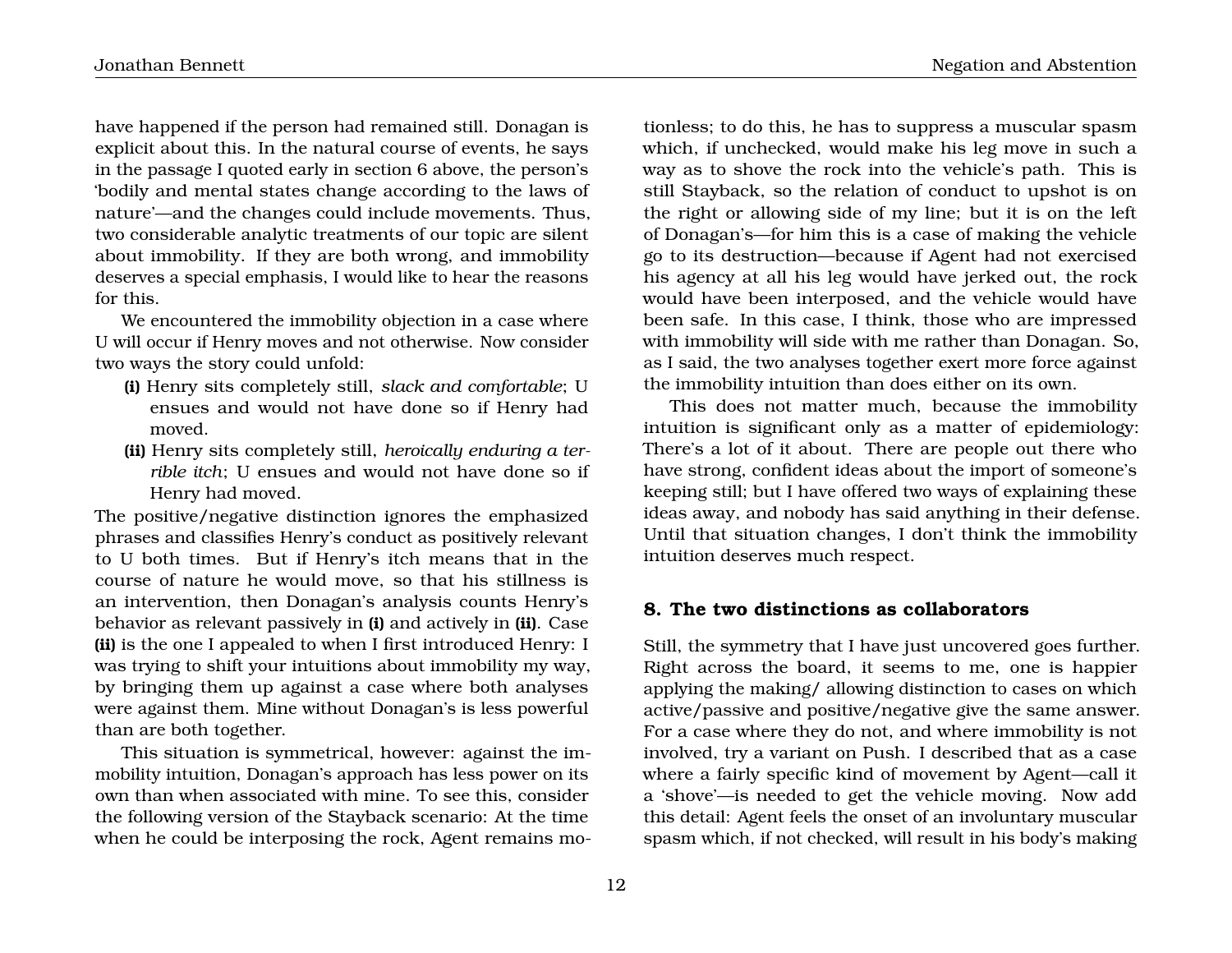a shove. He could quell this spasm, but he chooses not to and his body does produce the shove which starts the vehicle rolling. For Donagan this is a case of allowing the vehicle to roll: the relevance of conduct to upshot is on the right of his line. It remains on the left of mine. If you are perfectly content to classify this as a case of allowing the vehicle to be destroyed, then for you Donagan's distinction is correct. I suspect, however, that few people will be comfortable describing the case in that way; and that, I believe, is part of a general pattern—we confidently apply the notion of allowing only when the negativeness thought and the abstention thought both favor our doing so.

It is a trivial exercise to modify Stayback in a similar way, so that Donagan puts it on the left while I still have it on the right. I have indeed given one such modification, but now I am talking about one that does not involve immobility. Here again, I think that most people's intuitions about the case will be unsteady.

(Trying to resolve a crucial problem about how we understand ourselves, I have ended up talking about twitches and spasms! This may seem grotesque; but I had to, if I was to consider cases where the two distinctions diverge. If a particular conduct-upshot relation is to fallon the left of my line it must involve some fairly specific kind of movement; for it to fall on the right of Donagan's line, the movement must be one which would occur in the course of nature. Put the two together and you get a fairly specific kind of movement which would occur in the course of nature; which is why I bring in twitches and spasms. And since the behavior in question must involve agency, the twitches and spasms must be suppressible ones. Of course the 'kind of movement' could include complete stillness, but I have explained why we ought not to conduct the entire discussion in terms of that.)

I conclude that Donagan and I are both right. When people use the locutions that express the making/allowing distinction, they may be guided by the abstention thought or by the negative ness thought or by both at once, with neither being always uppermost. In the form in which most people have it, the making/allowing distinction does not equip them to deal with the odd cases where only one of those thoughts is available. In short, the two analyses somehow share the truth between them.

# **9. Formal contrasts between the two**

This is an odder result than it might at first seem. The two distinctions are so unalike in their formal aspects that one would hardly expect them to collaborate, or to operate interchangeably, in our thinking. I shall sketch that contrast, which is (to me, anyway) too interesting to pass up. Assume throughout that a person behaves in a certain way which is relevant to an upshot U. We have the person's possibility space, with the U line drawn through it.

**(1)** Active/passive identifies one particular point on the person's possibility square, namely, the abstention point; positive/negative does not in that way pick out anyone absolutely specific way of behaving.

**(2)** Active/passive identifies that particular way of behaving by means of a monadic predicate: . . . *is an abstention from intervening in the course of nature*. All the other possible ways of behaving fall under another monadic description: . . . is an intervention in the course of nature. Positive/negative uses no monadic descriptions of items of behavior.

**(3)** Active/passive's central question about the U line is, On which side of it does the abstention point lie? Active/passive does not ask about the relative sizes of the two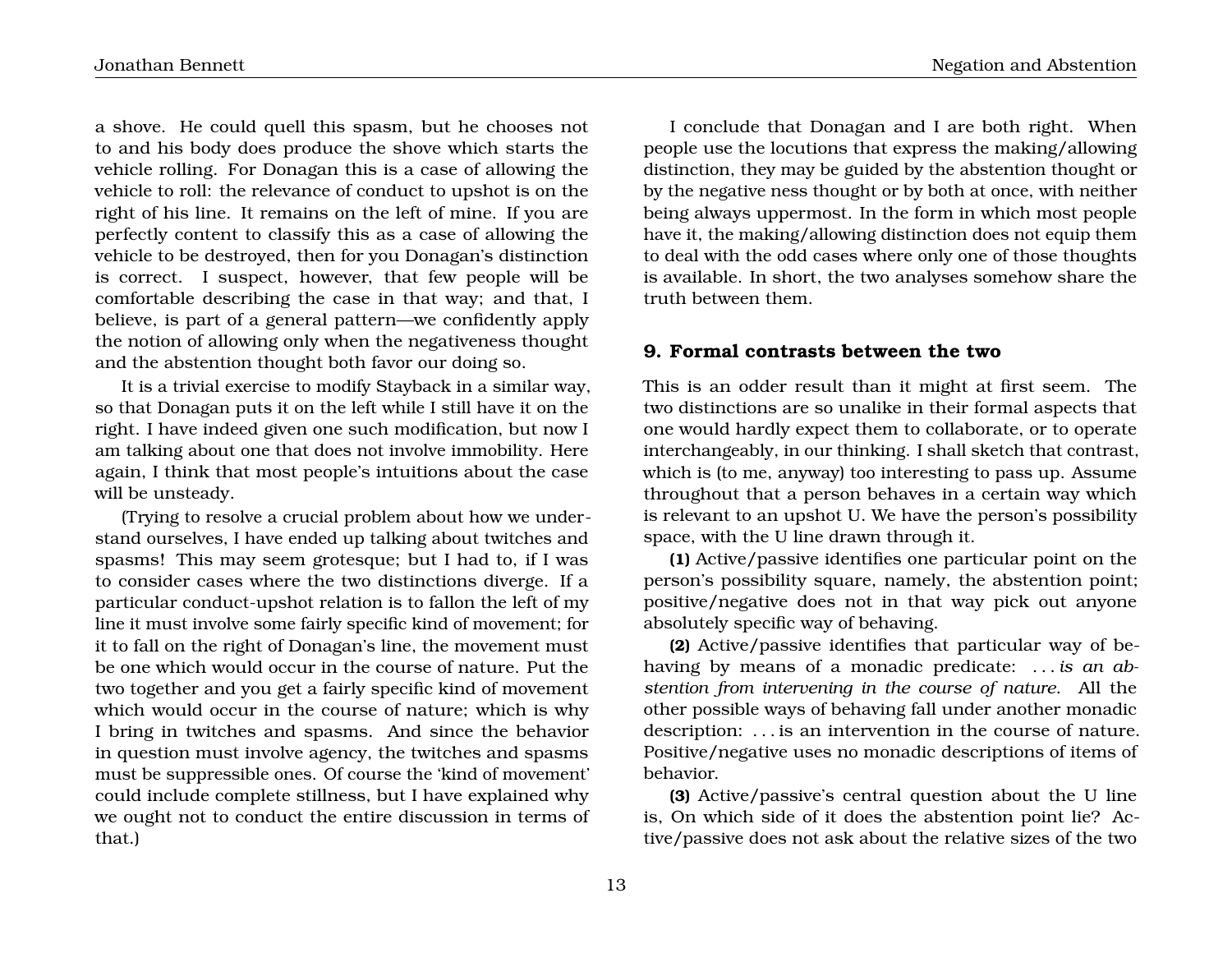regions, and the question it does ask must have an answer (vagueness apart). Positive/negative's question about the regions that are marked off by the U line is, Which, if either, is by far the larger? Positive/negative does not ask what movements each region contains, only how many. Also, if neither region is much larger than the other, positive/negative's question has no answer.

**(4)** Given that the person's behavior was relevant to U, active/ passive can classify the relevance on the basis of information about either one of the regions that are separated by the U line. If active/ passive is told that the U region contains the abstention point, or that it does not, or that the non-U region contains it, or that it does not, it can draw its conclusion. Not so with positive/negative. Even when it knows the whole truth about one of the regions, it cannot definitely classify the relevance until it looks at the other. One region, taken on its own, might be so limited as to suggest that it is the smaller of the two; but the person might be physically disabled so that the movements represented in that small region are nearly his whole repertoire. Or one region might be large enough to represent virtually the whole repertoire of a normal person, strongly suggesting that it is the larger of the two; but it is theoretically possible that the person's extraordinary powers give him a repertoire of which the possible behaviors we have considered are only a small fraction.

**(5)** I explained in section 2 above why it is apt to be easier to pursue a plan or obey a command if it is negative than if it is positive. That explanation depended on the size difference between two subregions of the possibility space, so it was special to positive/negative and could not work for active/passive. One might think: 'Active/passive has another route to the same conclusion. Whatever its size, the subregion in which the person allows U to happen

always contains the abstention point, which represents a costless way of behaving. It can't be much trouble to the person to slump into inactivity for a while, thus refraining from intervening in the course of nature in any way.' This implies that the two distinctions share a certain feature but for different reasons. That would be enjoyable, but it isn't right. Granted that it is physically easy to slump, abstaining altogether from intervening in nature's course, an abstention might be costly in other ways: painful, morally repugnant, mentally demanding, and—perhaps above all—a damaging departure from whatever project the person is currently engaged in. It is true that active/passive tends to resemble positive/negative in respect of cost, but the only reason I can find for that is that the two coincide along most of their length. That is, for most significant upshots U, U is reachable through abstention only if it is reachable through most things that the agent might do; so usually the negative (= larger) region marked off by the U line is also the one containing the abstention point; so usually the two distinctions coincide. To the extent that they do, active/passive can borrow a cost difference from positive/negative.

#### **10. Other attempted analyses**

In working through other attempts to analyze the making/allowing distinction, I have been struck by how many of them, when pressed for clarity and depth, do best by turning themselves into versions of Donagan's active/passive distinction. I shall give three examples; there are others.

It has been proposed that you allow P to obtain if **(i)** you could have acted so that P did not obtain and **(ii)** P would have obtained even if you had been absent from the scene. This does not draw the line in the right place, because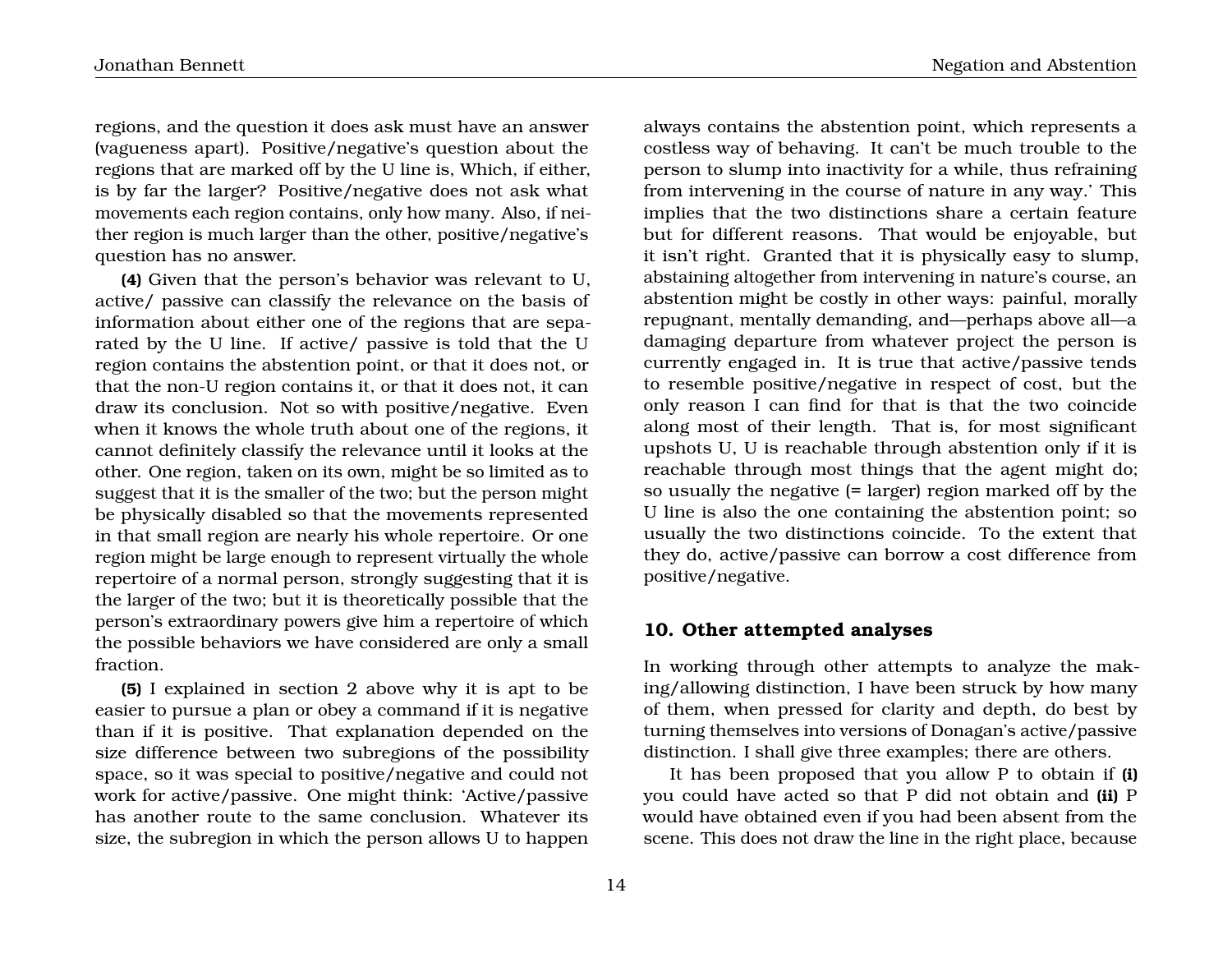sometimes the person's being absent would have altered the whole structure of the situation. For example, it might be that the fool who started the car rolling in Stayback did so only because he saw Agent standing there; if Agent had been absent, the car would not have rolled to its destruction. Still, we can rescue this account by making it speak of what would have happened if the person had been absent *qua* agent, that is, if he had not exercised his agency; and that brings in Donagan's active/passive distinction.

The same idea may lie some distance behind Bentham's definition of 'negative acts' as 'such as consist in forbearing to move or exert oneself.<sup>8</sup> The immobility aspect of this is indefensible, I have argued, but 'forbearing to exert oneself' is better. It might be a gesture toward this: negatively relevant conduct is behavior that bears on the given upshot in the same way as would the person's not exerting himself, that is, his agency's not being exercised.

Again, when philosophers offer to explain our distinction as the late Warren Quinn did—in terms of 'the distinction between action and inaction', they have clearly gone wrong.<sup>9</sup> A person who allows something to happen need not be in any reasonable sense 'inactive' at the time. Perhaps these philosophers meant to be talking about what would have happened if the person had been inactive; in which case we again have rescue through reinterpretation and Donagan.

Some of the informal locutions that express making/allowing—and some of the analytic assaults on it—use the language of the contrast between positive and negative or between 'did' and 'didn't'. One of these, too, occurs in Quinn's paper where he writes that 'harmful negative agency' involves 'harm occurring because of. . . the noninstantiation of some kind of action that [the person]

might have performed'. Quinn used 'positive' and 'negative' as I do 'making' and 'allowing', merely to label the analysandum; evidently he thought he did not need these terms in his analysans and so did not need to get them clear. He did, though, as part of an account of what kinds of actions there are. If he set no limits to those, we could say that not pushing a vehicle is a kind of action; then in Push the disaster occurs because of the noninstantiation of that kind of action, which puts the Push scenario, absurdly, on the allowing side of the line. Of course Quinn would reject this, declaring that not pushing the vehicle is not a kind of action. Then he should explain why; and that, I believe, would force him to confront the notion of negativeness.

In several places, Quinn comes dangerously close—as have others—to the attractively simple idea that when someone allows U to come about, it comes about 'because of something he doesn't do'. It's simple all right, and I slipped it past you in my introductory lists of locutions; but taken literally it is wrong. The disaster in Stayback occurred because Agent did not interpose the rock; if it occurred because of something he didn't do, what is that something? In fact there is nothing such that he didn't do it and the disaster occurred because of it. Interposing the rock? He didn't do that, but the disaster didn't occur because of his interposing the rock. Well, then, not interposing the rock? It's true that the disaster occurred because of his not interposing the rock, but that is something he did, not something he didn't do. Of course there is nothing wrong with 'It happened because of something he didn't do' when this is taken as an idiom. If we want clarity, however, we should replace it by a literal statement of its meaning, which is provided by 'It happened because of a negative fact about

<sup>8</sup> Jeremy Bentham, *An Introduction to the Principles of Morals and Legislation* (1780), chap. 8, sec. 8.

<sup>9</sup> Warren S. Quinn, 'Actions, Intentions, and Consequences: The Doctrine of Doing and Allowing', *Philosophical Review* 98 (1989): 287–312.